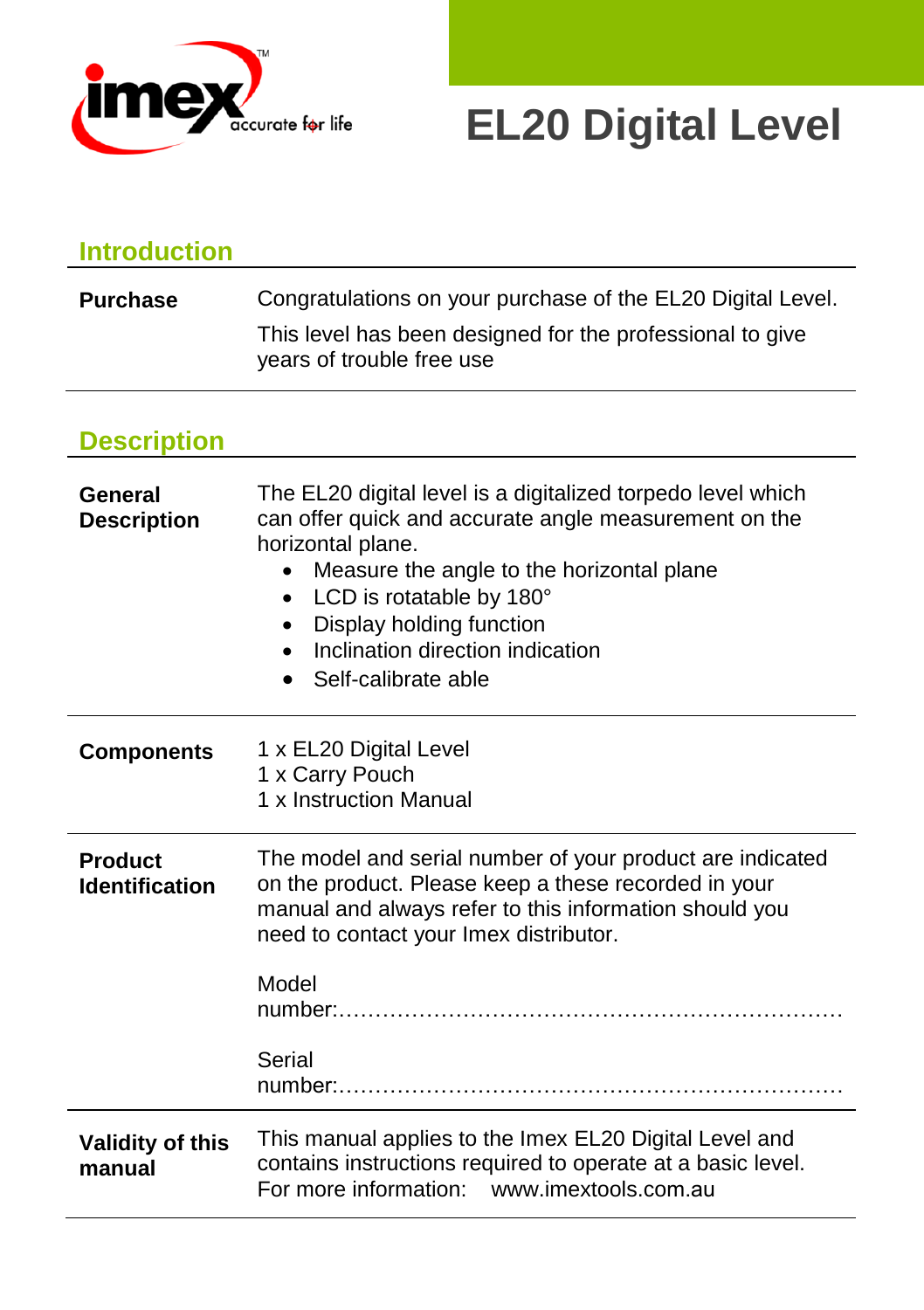# **Definitions of Use**

**Intended Use** This product has digital levelling software and is intended for displaying the angle at which it is placed.

### **Responsibilities**

| <b>Manufacturer</b><br>of the product              | Imex Group Pty Ltd hereinafter referred to as Imex, is<br>responsible for supplying the product, including the user<br>manual and original accessories, in a safe condition.                                                                                                                                                                                                                                                                                                                                                |  |
|----------------------------------------------------|-----------------------------------------------------------------------------------------------------------------------------------------------------------------------------------------------------------------------------------------------------------------------------------------------------------------------------------------------------------------------------------------------------------------------------------------------------------------------------------------------------------------------------|--|
| <b>Person</b><br>responsible<br>for the<br>product | The person responsible for the product has the following<br>duties:<br>• To understand the safety instructions on the product<br>and the instructions in the user manual.<br>• To ensure that it is used in accordance with the<br>instructions.<br>• To be familiar with local regulations relating to safety<br>and accident prevention.<br>• To inform Imex immediately if the product and the<br>application becomes unsafe.<br>• To ensure that the national laws, regulations and<br>conditions for the operation of. |  |

# **Operation**

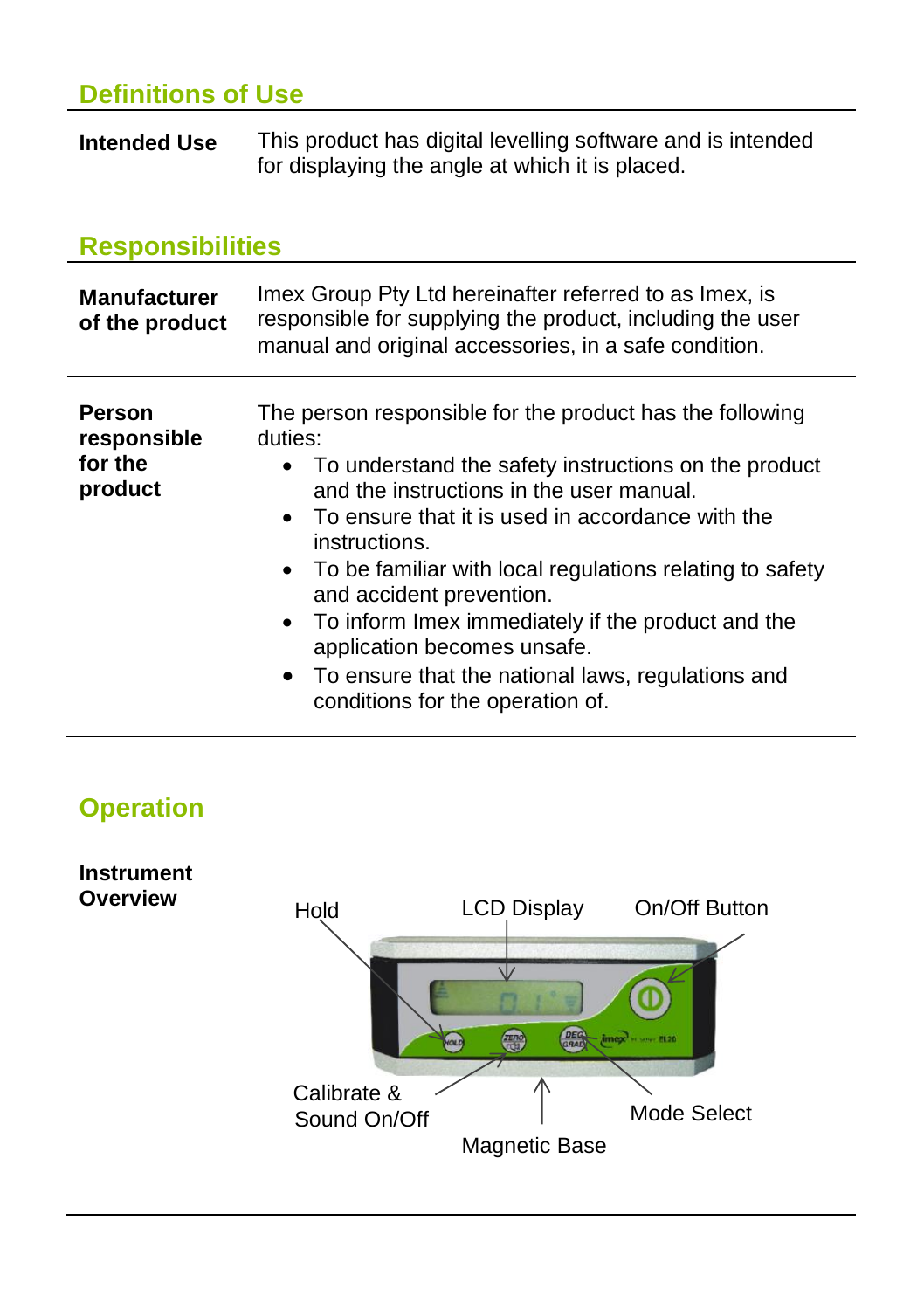| <b>Functions</b>               | On/Off Button<br>Press to turn the EL20 on or off<br>Select to display ° or %<br>Mode Select<br>Long Press to enter calibrate mode<br>Calibrate<br>Sound On/Off<br>Short press to turn sound on or off<br>Hold<br>Press to freeze the display                                                                                                                                                                                                                                                                                                                                                                                                                                                         |  |  |
|--------------------------------|-------------------------------------------------------------------------------------------------------------------------------------------------------------------------------------------------------------------------------------------------------------------------------------------------------------------------------------------------------------------------------------------------------------------------------------------------------------------------------------------------------------------------------------------------------------------------------------------------------------------------------------------------------------------------------------------------------|--|--|
| <b>Battery</b><br>installation | 1. Loosen the screws on the battery cover.<br>2.<br>Open the battery cover and put batteries into the<br>battery case according to the polarity shown in the<br>battery slot. Replace the battery cover and tighten<br>the screw.                                                                                                                                                                                                                                                                                                                                                                                                                                                                     |  |  |
| <b>Initial Set up</b>          | In order to ensure the measurement accuracy, it is<br>recommended that you check the accuracy before<br>operating.                                                                                                                                                                                                                                                                                                                                                                                                                                                                                                                                                                                    |  |  |
|                                | After fitting the batteries, place on a flat horizontal surface<br>with the LCD display facing you and press the power button<br>to turn the EL20 on. Record the angle value (A) on the<br>display.                                                                                                                                                                                                                                                                                                                                                                                                                                                                                                   |  |  |
|                                | Rotate the EL20 180° with the screen facing away from you<br>and record the value (B).                                                                                                                                                                                                                                                                                                                                                                                                                                                                                                                                                                                                                |  |  |
|                                | If A, B angle value margin exceed 0.2 degree, it is<br>necessary to calibrate the horizontal accuracy.<br>Also follow above procedure in vertical position to check<br>vertical accuracy                                                                                                                                                                                                                                                                                                                                                                                                                                                                                                              |  |  |
|                                |                                                                                                                                                                                                                                                                                                                                                                                                                                                                                                                                                                                                                                                                                                       |  |  |
| <b>Calibration</b>             | 1.<br>Select a flat and horizontal platform as a reference<br>surface<br>Press the power button to turn the unit on<br>2.<br>Press and hold the ZERO button until -0- is<br>3.<br>displayed on the LCD screen. Wait 3 seconds,<br>press the ZERO button again the LCD will now<br>display -1-<br>Turn the unit 180 degrees, keeping the unit on the<br>4.<br>same horizontal platform, and wait for 3 second,<br>then press ZERO, the LCD will display -2-, and then<br>will display angle value. Horizontal calibration is<br>now complete.<br>Note: all the above operation should be operated on the<br>same position of the same plane.<br>To calibrate vertical plane, repeat above procedure on |  |  |
|                                | vertical plane.                                                                                                                                                                                                                                                                                                                                                                                                                                                                                                                                                                                                                                                                                       |  |  |